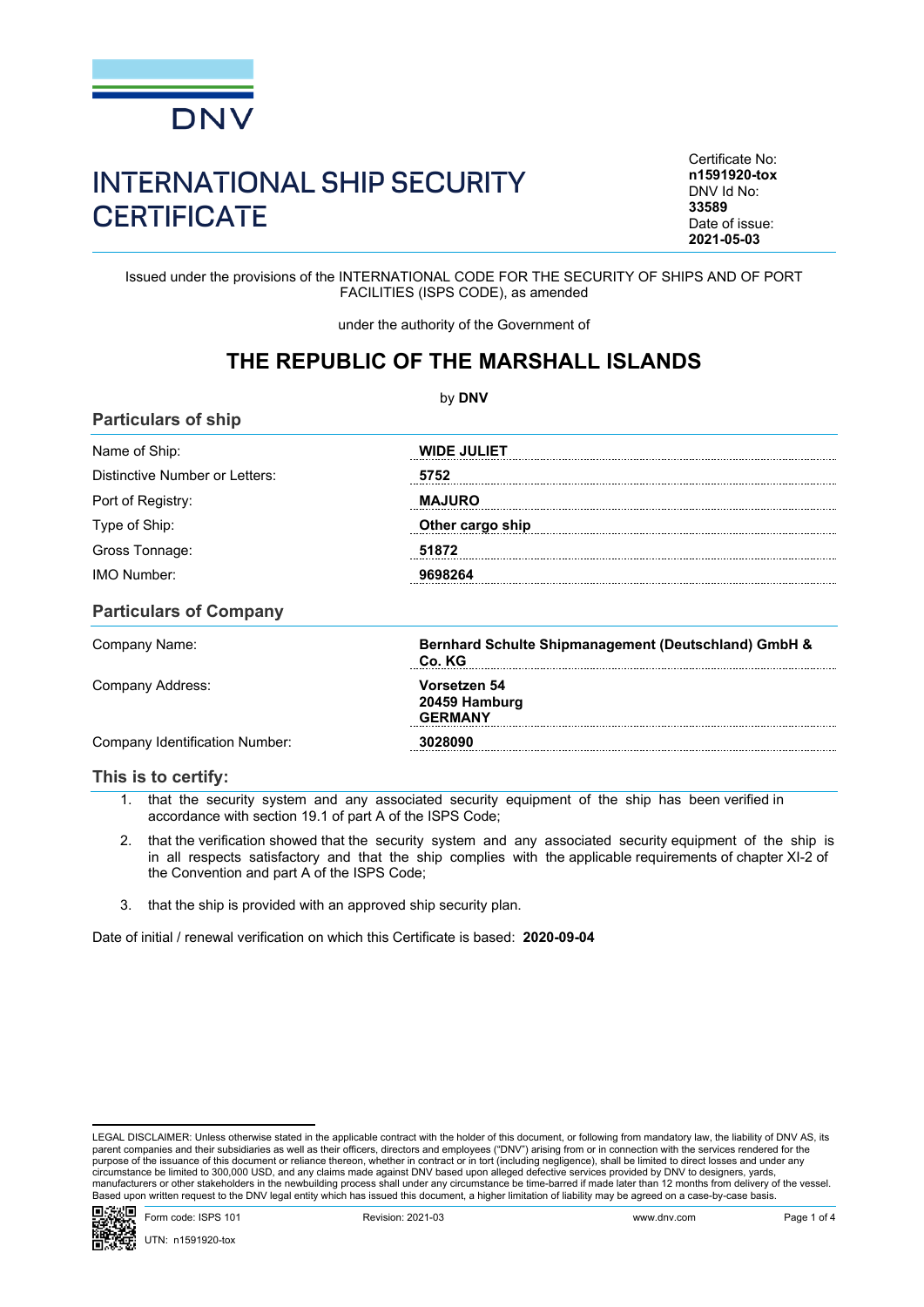

This Certificate is valid until **2025-08-23**, subject to verifications in accordance with section 19.1.1 of part A of the ISPS Code.

Issued at **Abu Dhabi, United Arab Emirates** on **2021-05-03**

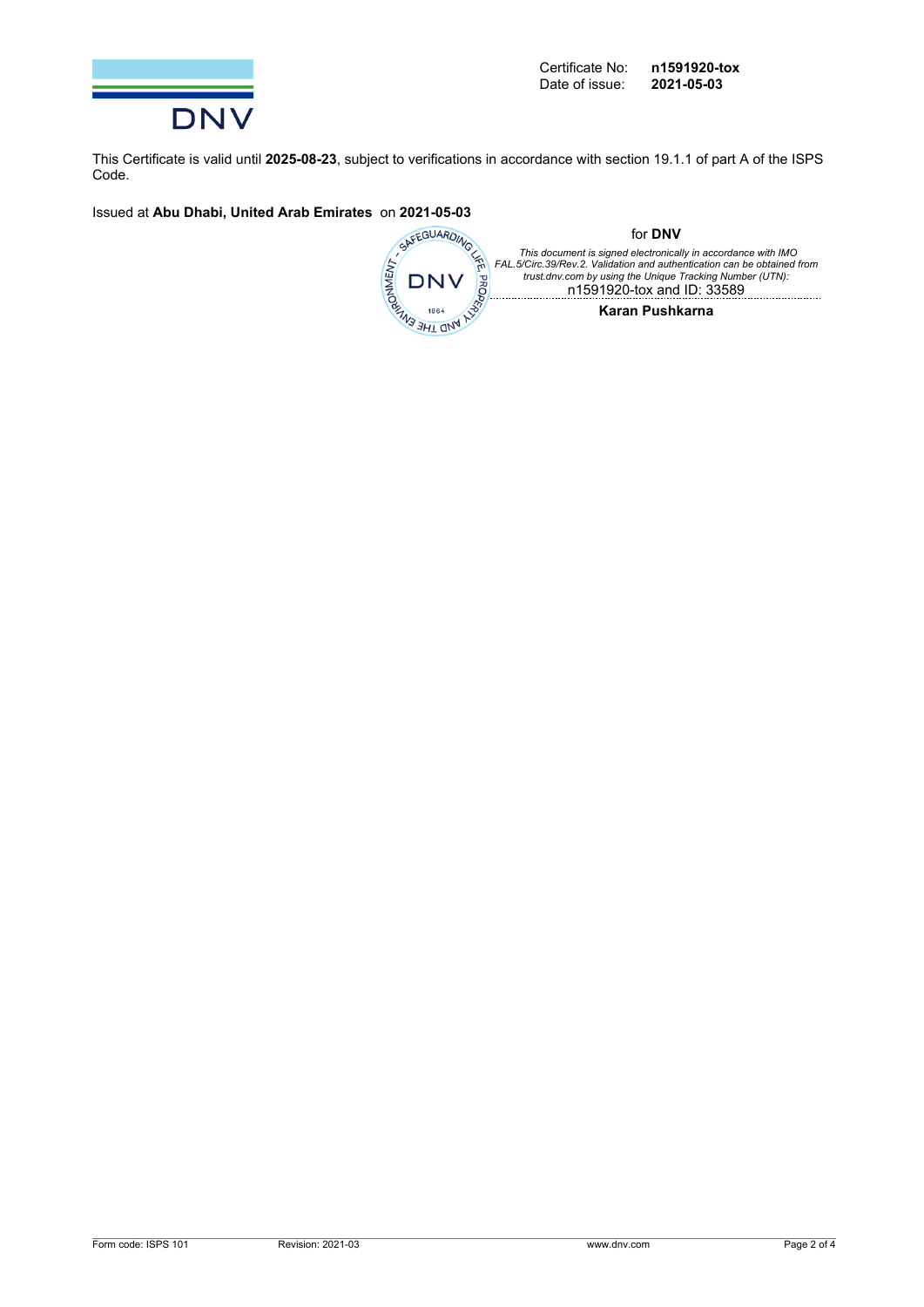

| <b>Endorsement for intermediate verification</b><br>S |  |                                                                                                                                                                                                                        |  |  |
|-------------------------------------------------------|--|------------------------------------------------------------------------------------------------------------------------------------------------------------------------------------------------------------------------|--|--|
| THIS IS TO CERTIFY:                                   |  | that at an intermediate verification required by section 19.1.1 of part A of the ISPS Code the ship was found to comply<br>with the relevant provisions of chapter XI-2 of the Convention and part A of the ISPS Code. |  |  |
| Intermediate Verification:                            |  | Date: <b>Market</b>                                                                                                                                                                                                    |  |  |
|                                                       |  |                                                                                                                                                                                                                        |  |  |
|                                                       |  |                                                                                                                                                                                                                        |  |  |
| Stamp                                                 |  |                                                                                                                                                                                                                        |  |  |
|                                                       |  |                                                                                                                                                                                                                        |  |  |
| <b>Endorsement for additional verifications</b>       |  | AV                                                                                                                                                                                                                     |  |  |
| Additional verification:                              |  |                                                                                                                                                                                                                        |  |  |
|                                                       |  |                                                                                                                                                                                                                        |  |  |
|                                                       |  |                                                                                                                                                                                                                        |  |  |
| Stamp                                                 |  |                                                                                                                                                                                                                        |  |  |
| Additional verification:                              |  |                                                                                                                                                                                                                        |  |  |
|                                                       |  |                                                                                                                                                                                                                        |  |  |
|                                                       |  |                                                                                                                                                                                                                        |  |  |
| Stamp                                                 |  |                                                                                                                                                                                                                        |  |  |
| Additional verification:                              |  |                                                                                                                                                                                                                        |  |  |
|                                                       |  |                                                                                                                                                                                                                        |  |  |
|                                                       |  |                                                                                                                                                                                                                        |  |  |
|                                                       |  |                                                                                                                                                                                                                        |  |  |
| Stamp<br>Additional verification:                     |  |                                                                                                                                                                                                                        |  |  |
|                                                       |  |                                                                                                                                                                                                                        |  |  |
|                                                       |  |                                                                                                                                                                                                                        |  |  |
| Stamp                                                 |  |                                                                                                                                                                                                                        |  |  |
|                                                       |  |                                                                                                                                                                                                                        |  |  |
|                                                       |  | Additional verification in accordance with section A/19.3.7.2 of the ISPS code<br>AVA                                                                                                                                  |  |  |
| THIS IS TO CERTIFY:                                   |  |                                                                                                                                                                                                                        |  |  |
|                                                       |  | that at an additional verification required by section 19.3.7.2 of part A of the ISPS Code the ship was found to comply<br>with the relevant provisions of chapter XI-2 of the Convention and part A of the ISPS Code. |  |  |
|                                                       |  |                                                                                                                                                                                                                        |  |  |
|                                                       |  |                                                                                                                                                                                                                        |  |  |
|                                                       |  |                                                                                                                                                                                                                        |  |  |
| Stamp                                                 |  |                                                                                                                                                                                                                        |  |  |
|                                                       |  |                                                                                                                                                                                                                        |  |  |